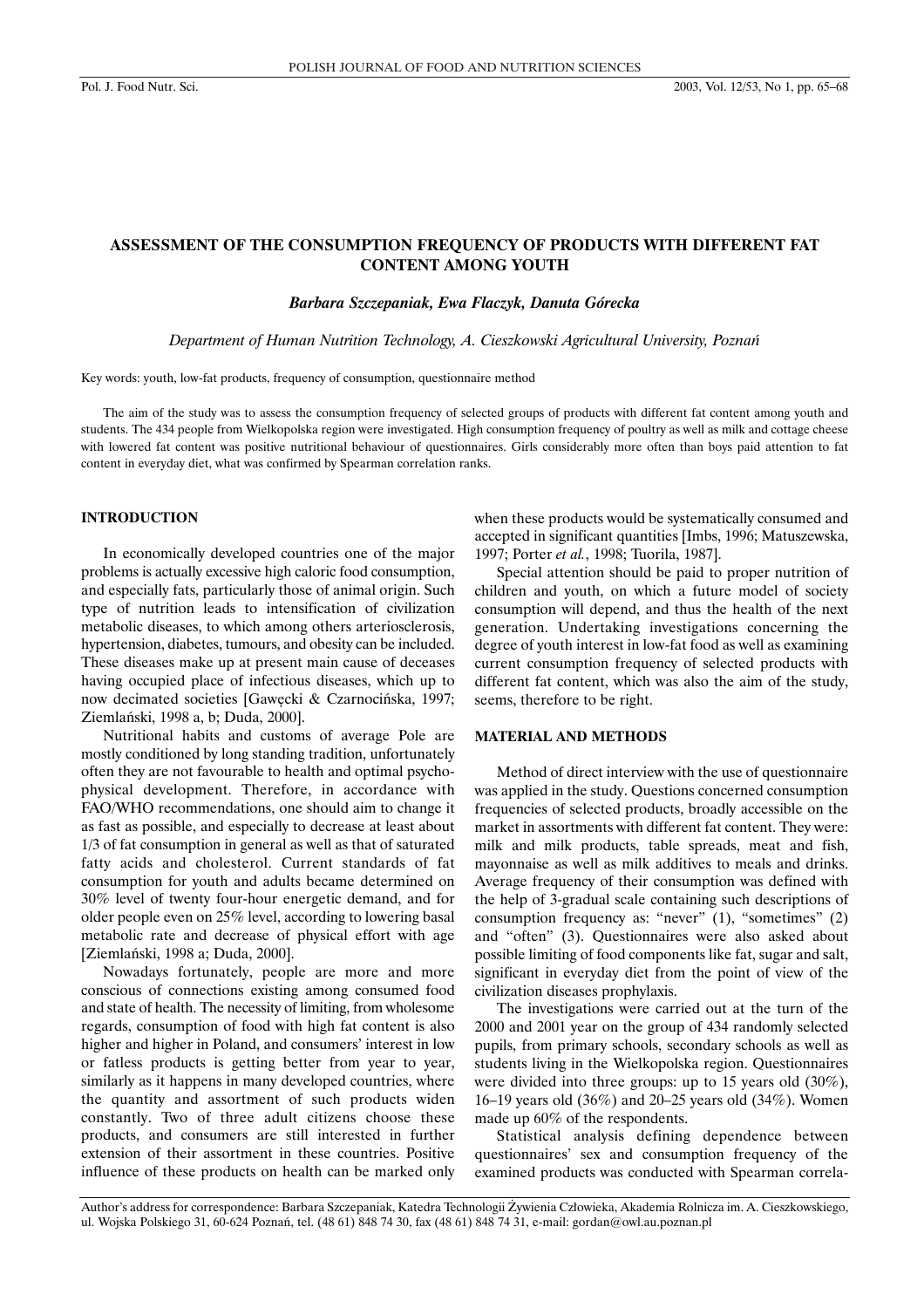tion ranks coefficient and verification of its significance – with t-Student' test. Dependence between the age of youth and selection of products was analysed with "Chi-square" test.

### **RESULTS AND DISCUSSION**

The most limited by the largest group of questionnaires component in diet was fat (55%). Only 34% of respondents paid attention to the quantity decrease of sugar in everyday diet, and less to the quantity of the consumed salt (23%). Quite considerable percentage of those investigated did not at all pay attention to the quantity of these components in food (33%). Over twice more women (70%) than men (30%) tried to limit both fat and sugar in their diets (Table 1).

TABLE 1. Reduction of fat, sugar and salt consumption by youth (in percentage).

| Reduced food                    | Total population |      | Girls |    | <b>Boys</b> |      |
|---------------------------------|------------------|------|-------|----|-------------|------|
| component                       | N                | $\%$ | N     | %  | N           | $\%$ |
| Fat                             | 238              | 55   | 166   | 70 | 72          | 30   |
| Sugar                           | 148              | 34   | 104   | 70 | 44          | 30   |
| Salt                            | 100              | 23   | 62    | 62 | 38          | 38   |
| No limits any<br>food component | 145              | 33   | 67    | 46 | 78          | 54   |

N – number of young people

The whole population most often consumed low-fat milk and cottage cheese (products popularly named in dairy industry "half-fat"). The average consumption frequency of those products reached 1.96 and 2.12, respectively (Figures 1 and 2). Almost all questionnaires hardly ever paid attention to the fat level of these products. It should be



FIGURE 1. Mean frequency consumption of milk with differentiated fat content depending on sex and age of youth.



FIGURE 2. Mean frequency consumption of cottage cheese with differentiated fat content depending on sex and age of youth.

outlined that girls more often than boys aimed at maximal reduction of fat in the diet; they even selected milk and lean cottage cheese (average frequency: 1.73 and 1.43 as well as 1.95 and 1.61, respectively) – Figures 1 and 2. Correlation coefficient of Spearman ranks among consumption frequency ranks of the analysed assortments of milk and cottage cheese for girls and boys reached 0.400. Statistically significant difference among these rows was confirmed by the t-Student's test:  $t_{cal} = 0.62 < t_{0.05} = 2.77$ . The age of the youth was not important in the selection of both milk  $(\chi^2_{\text{cal}}=0.08<\chi^2_{\text{tab}}=12.59)$  as well as cheese  $(\chi^2=0.04<$  $\langle \chi^2 = 12.59 \rangle$ .

In the case of milk fermented drinks (except for yoghurt), total of the population often consumed products with different fat content, without paying special attention to its quantity  $(1.79)$  – Figure 3. It is probably connected with smaller distinction of assortments' possibilities and seldom consumption of these products. Average selection frequency of products containing a limited percentage of fat accounted for 1.66 and that of the fatless products only 1.55. Also in this case women showed, in statistically significant way, more care of fat limiting in everyday diet  $(r_s=0.600,$  $t_{cal} = 1.06 < t_{0.05} = 2.77$ ).



FIGURE 3. Mean frequency consumption of milk drinks with differentiated fat content depending on sex and age of youth.

Investigations of Solheim and Lawless [1996] and Babicz-Zielińska [1999] also showed that women consumed products with lowered fat content or even fatless products more often.

Then analysing the kind of consumed yoghurts and mayonnaise, it was found that the total of the examined youth preferred it in traditional, "fat" form (1.84 and 1.92, respectively) – Figure 4. Girls, also in this case, more often than boys consumed low-fat versions and more often paid attention to the fat content in these products. This difference was statistically significant ( $r_s$ =0.500, t<sub>cal</sub>=0.58 $<$ t<sub>0.05</sub>=12.71).

Milk (2.52) as well as low-fat cream (1.84) were the most popular additives to meals and drinks. Very rare questionnaires were using cream with 30% fat content (1.18).

Traditional butter (2.12) yet, then table spread margarine (1.91) and mixture of butter with margarine (1.84) were the most popular among table spreads. Low-calorie margarine was consumed even more rarely (1.71) – Figure 5. Table spreads selection was statistically independent of sex  $(r_s=0.943, t_{cal}=5.43>t_{0.05}=2.78)$  and age of youth  $(\chi^2_{\text{cal}}=0.10<\chi^2_{\text{tab}}=18.31).$ 

Babicz-Zielińska and Łysiak-Szydłowska [1997] as well as Flaczyk and Korczak [1998] obtained approximate results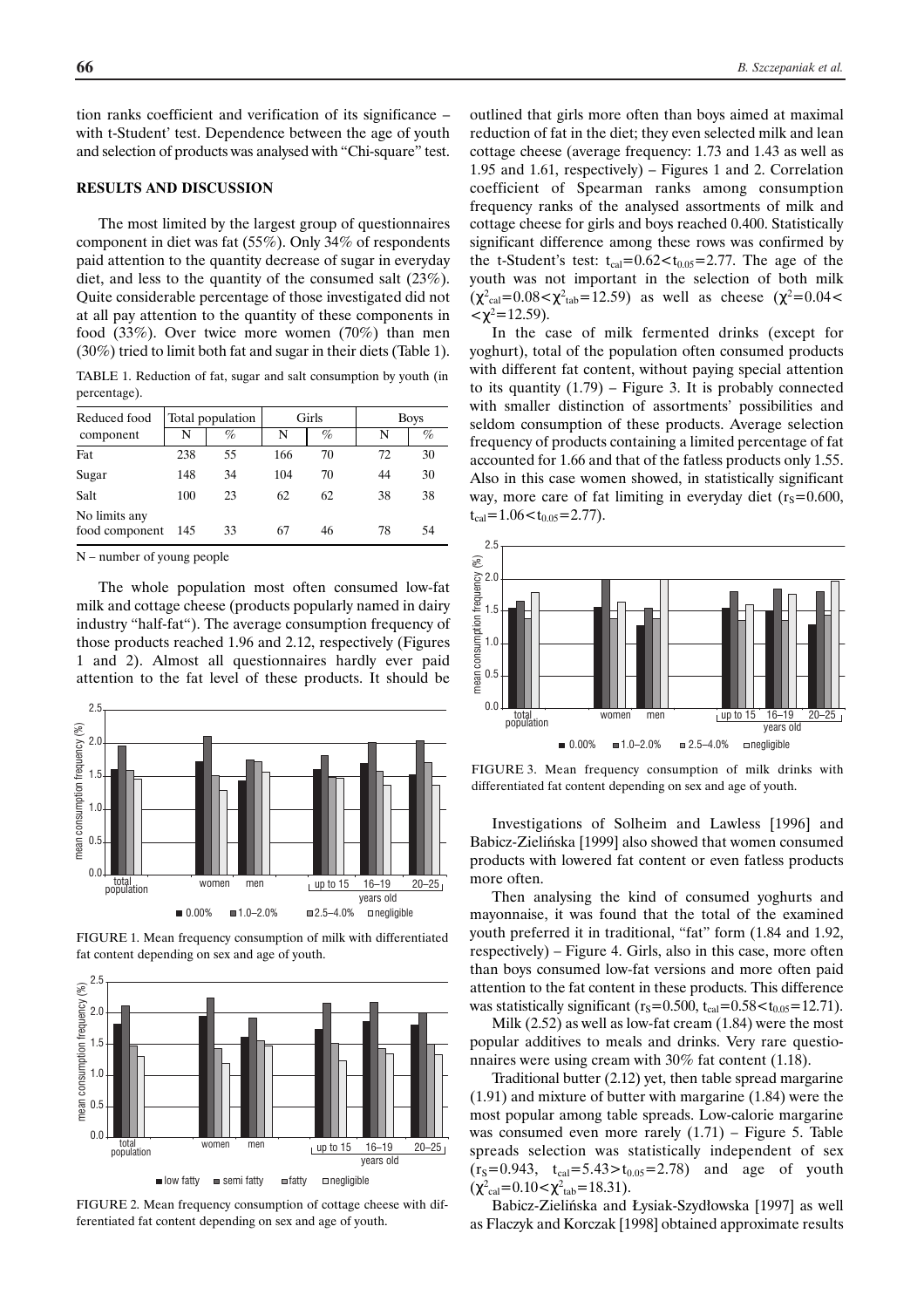



FIGURE 4. Mean frequency consumption of youghurts and mayonnaise with differentiated fat content depending on sex and age of youth.



FIGURE 5. Mean frequency consumption of table fats depending on sex and age of youth.

for academical youth as well as for occupants of Poznań. Academical youth from Trójmiasto showed the highest preferences of margarine, butter and "Masmix", however consumers from Poznań – in the face of butter, margarines table spread margarine and "Masmix". Also in the study of Babicz-Zielińska et al. [2000] it was found that most often consumed fats among students were butter and margarine. In this context, it is probably possible to talk about superiority of butter gustatory values as well as tradition and habit above wholesome priorieties.

Most often consumed kind of meat, independently of questionnaires' age and sex, turned out to be poultry (2.44), and then pork  $(2.03)$  as well as beef  $(1.98)$  and fish  $(1.92)$  – Figure 6. It confirms recently changing structure of meat consumption in Poland. It is showed by a decrease in the consumption of traditionally preferred in the Polish kitchen pig meat with advantage to poultry, which contains considerably less fat and is especially beneficial from the nutritional prophylaxis point of view. This change should be therefore recognised as unusually positive, especially that it concerns youth preferences. The highest chicken meat consumption frequency was also shown in many other studies [Szczepaniak *et al.*, 2001: Babicz-Zielińska, 1998].

Selection of food products with different fat content, despite declarations about limiting its quantity in everyday diet by the majority of the examined youth population, was probably more often dictated by habits as well as by acce-

FIGURE 6. Mean frequency consumption of different kinds of meat depending on sex and age of youth.

ssibility and maybe ignorance of wide assortment of products currently offered on the market.

The young people should be conscious of reducing fat content in everyday diet, but this should be supported by permanent nutritional education conducted at all school levels. It is also known that food is often treated in a pleasure category, what can certainly make difficulties in changing of many of nutritional habits connected with the fat content in food, unfavourable from health point of view. Fat being a flavour carrier considerably improves sensory quality of many products, which in the case of low-fat or fatless products often just do not fulfil consumers' expectations. One should then aim to improve low-fat food production not to show considerable sensory differences in comparison to traditional food.

#### **CONCLUSIONS**

High frequency consumption of poultry as well as milk and cottage cheese with lowered fat content should be considered as a positive nutritional behaviour of total population.

Girls considerably more often than boys showed pro healthy behaviours selecting low or fatless milk, milk fermented drinks, yoghurt and mayonnaise. Almost always they paid attention to the level of fat contained in the consumed products.

Increasing interest in this type of products will be a proof of larger and larger understanding by youth of the influence of proper nutrition on their health state in this as well as adult period of life.

#### **REFERENCES**

- 1. Babicz-Zielińska E., Łysiak-Szydłowska W., Preferencje młodzieży akademickiej w zakresie spożycia tłuszczów.  $\dot{Z}$ yw. Człow. Met., 1997, 24, 2, 27–34 (English abstract).
- 2. Babicz-Zielińska E., Food preferences among the university students. Pol. J. Food Nutr. Sci., 1998, 1, 135–139.
- 3. Babicz-Zielińska E., Preferencje i częstotliwość spożycia produktów mlecznych wśród młodych kobiet. Żywność. Nauka. Technologia. Jakość, 1999, 3, 130–138 (English abstract).
- 4. Babicz-Zielińska E., Przysławski J., Wądołowska L., Schlegel-Zawadzka M., Preferences and choice factors